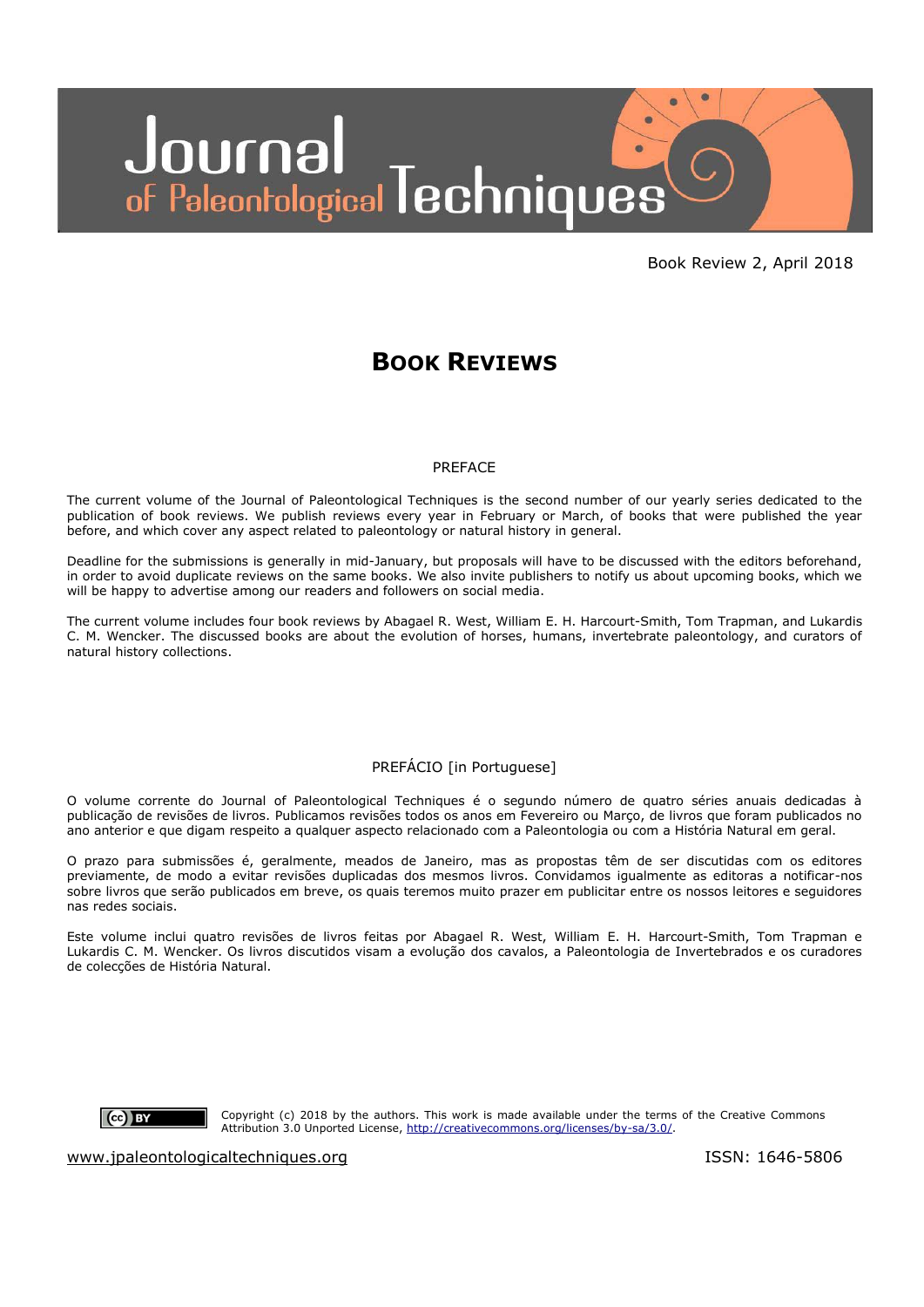## West 2018: **BOOK REVIEW - FOSSIL HORSES OF SOUTH AMERICA**

## **FOSSIL HORSES OF SOUTH AMERICA: PHYLOGENY, SYSTEMATICS, AND ECOLOGY**

**José L. Prado and María T. Alberdi. 2017.**  Springer. 150 pp. With illustrations. Hardcover. \$109.00. ISBN: 9783319558769. eBook ISBN: 9783319558776.



Courtesy of Springer

Authored by two accomplished paleontologists with expertise in equids, this volume had the potential to be a transformative contribution. It falls short, primarily because it overreaches: I'd have rather read a couple of really brilliant papers reviewing applications of the South American equid record to stable isotope paleoecology and Quaternary megafaunal extinctions. Chapters 3, 6, and 7 are excellent and up-to-date. It is probably worth reading this volume for those three.

Chapter 1 introduces "horses" via a brief summation of their present diversity and distribution, and abundance in the fossil record, as a good system for macroevolutionary studies. It also touches on the natural and cultural history of horses from cave paintings through their historical importance as status symbols and in mythology. The chapter concludes with a return to the fossil record in South America, and the description by Charles Darwin of fossil taxa that led to the realization that horses had previously inhabited the new world ahead of their (re)introduction by Europeans.

Chapter 2 leaps into the taxonomy of South American equids, revising *Hippidion*, *Amerhippus,* and *Equus*. This is a thorough compilation of taxonomic studies using different methods: geometric morphometrics, bivariate and multivariate discriminant analyses of dental and limb bone measurements, and concludes with a brief summation of comparative morphology between *Hippidion* and *Equus*, which includes hypsodonty and gracility (=cursoriality?) indices and body mass estimates. A section titled "data set" lays out the materials studied, and also contains a short reminder that the Plio/Pleistocene biochronology of South America remains stubbornly difficult to time-calibrate, and that stratigraphic control on museum specimens collected long ago is generally poor. The Pleistocene fossil record in South America is very good, particularly in Patagonia. This actually probably contributes to the confusion regarding biochronologic calibrations; the more sites there are of the same putative biochronologic unit, the harder it is to reconcile temporal data and its margins of error between them all (not to mention, the question of biochron diachroneity across spatial scales, particularly as climatic zones in South America differentiated rapidly starting in the Oligocene; this facet is addressed in later chapters).

The chapter concludes with a revised systematic paleontology and differential diagnosis of the treated taxa. Emphasis is placed on the discarding of the "subgenus" *Amerhippus*, as its morphological basis is observably plastic. Is it helpful to have a textbook reference explicitly for this? *Amerhippus* is barely used in any capacity beyond the parenthetical; and subgenera are functionally meaningless in vertebrate paleontology anyway. Perhaps this is the final nail in that coffin.

Chapter 3 is a useful review of the major natural history collections housing South American equid fossils. It includes some material that doesn't seem pertinent, such as a photograph of the front door of Museo de La Plata and a map of the voyage of the Beagle. However—this kind of synthesis of the availability of material at different institutions is really useful if you are planning a collections visit, and it would be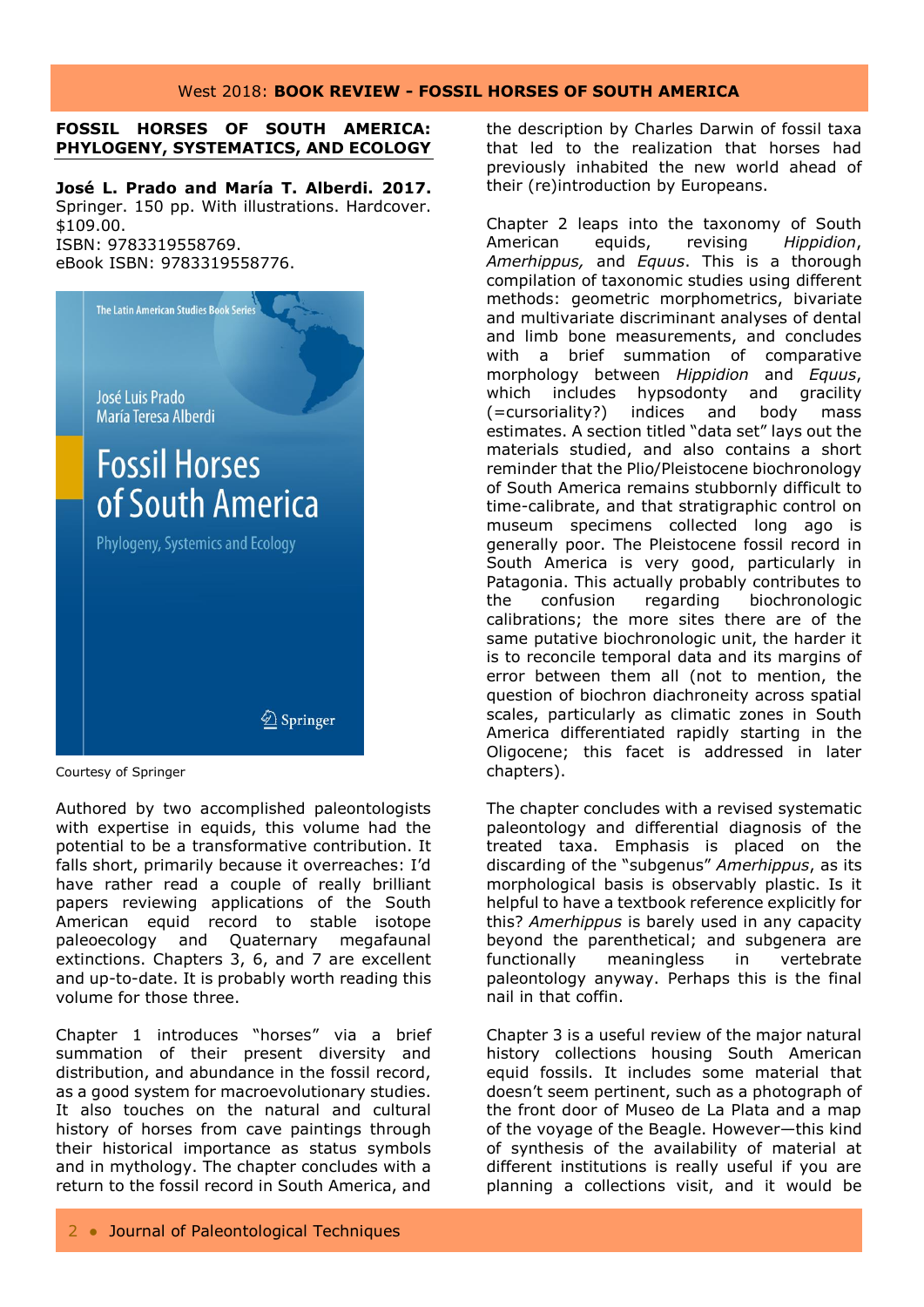## West 2018: **BOOK REVIEW - FOSSIL HORSES OF SOUTH AMERICA**

helpful if more of its kind for various taxonomic groups existed as a reference for students and other researchers.

Chapter 4 is a review of historical and contemporary phylogenetic hypotheses for the relation of South American taxa to the rest of Equidae. Even though this is a new book, it seems a bit dated in terms of which studies they include. Historical context is good, but 80% of the chapter discusses works from before the adoption of systematic phylogenetics. Minimally, this textbook's major focus isn't systematics.

A section is devoted to discussing ancient DNA findings about Equids, and that is a nice synthesis of the available information as of 2015. A somewhat confusingly organized paragraph or two are also devoted to describing a diversification-rate shift study (Cantalapiedra et al., 2016; 2017) but its actual outcomes are barely touched on, and the concern articulated in chapter 2 ("data set") regarding biostratigraphic and chronologic control is not readdressed.

Chapter 5, as with the previous chapters, seems somewhat dated—biogeographic inferences in it are anchored by decades old systematic hypotheses (e. g. Prado and Alberdi, 1996; Hulbert and MacFadden, 1991). If you were looking for a really helpful introduction to equid phylogeny and historical biogeography, even restricted to South America, look elsewhere.

This volume really shines in the latter chapters: chapter 6, feeding ecology and niche differentiation, and chapter 7, Quaternary extinctions. Clearly this is the area in which the authors most excel. Studies and datasets synthesized in these chapters are more up-todate than in earlier sections; the chapters are also better organized and follow a consistent flow through materials and methods to conclusions and interpretations. The relevance of these methods and isotopic systems (carbon and oxygen) to the equid fossil record is undeniable; indeed, the utility of most horse fossil material for phylogenetic systematics is minimal in comparison to its paleoclimatic and biogeographic potential. I would recommend chapter 6 of this volume, in particular, as a good reference for stable isotopic methods in paleoecology and niche differentiation studies.

Chapter 7 contains a nice modern synthesis of palynological, archaeological, radiocarbon, and geologic data surrounding the Quaternary megafaunal extinctions in South America, again citing modern datasets and models and putting them clearly in context of the equid fossil record. The appendices of this volume pertain to the final two chapters and are particularly valuable, containing an exhaustive list of localities in South America yielding horse fossils and an upto-date table of available stable isotope data from the literature.

I would recommend this volume as a good introduction to certain facets of the South American equid fossil record, its diversity and paleoecology, and its availability for study in various museums (this last, a nice novel element absent from similar volumes). Chapters 2, 4, and 5 are of minimal novelty and serve basically as background context. If you are studying stable isotopes in paleoecology, chapter 6 is useful beyond just South America and beyond just horses, containing a concise and logical review of modern methods and studies. If you are interested in the Quaternary megafaunal extinctions, chapter 7 is a good place to start, with its compilation of modern geographic and radiocarbon data and its clear explanation of methods and questions.

Abagael R. West

Carnegie Museum of Natural History Pittsburgh, USA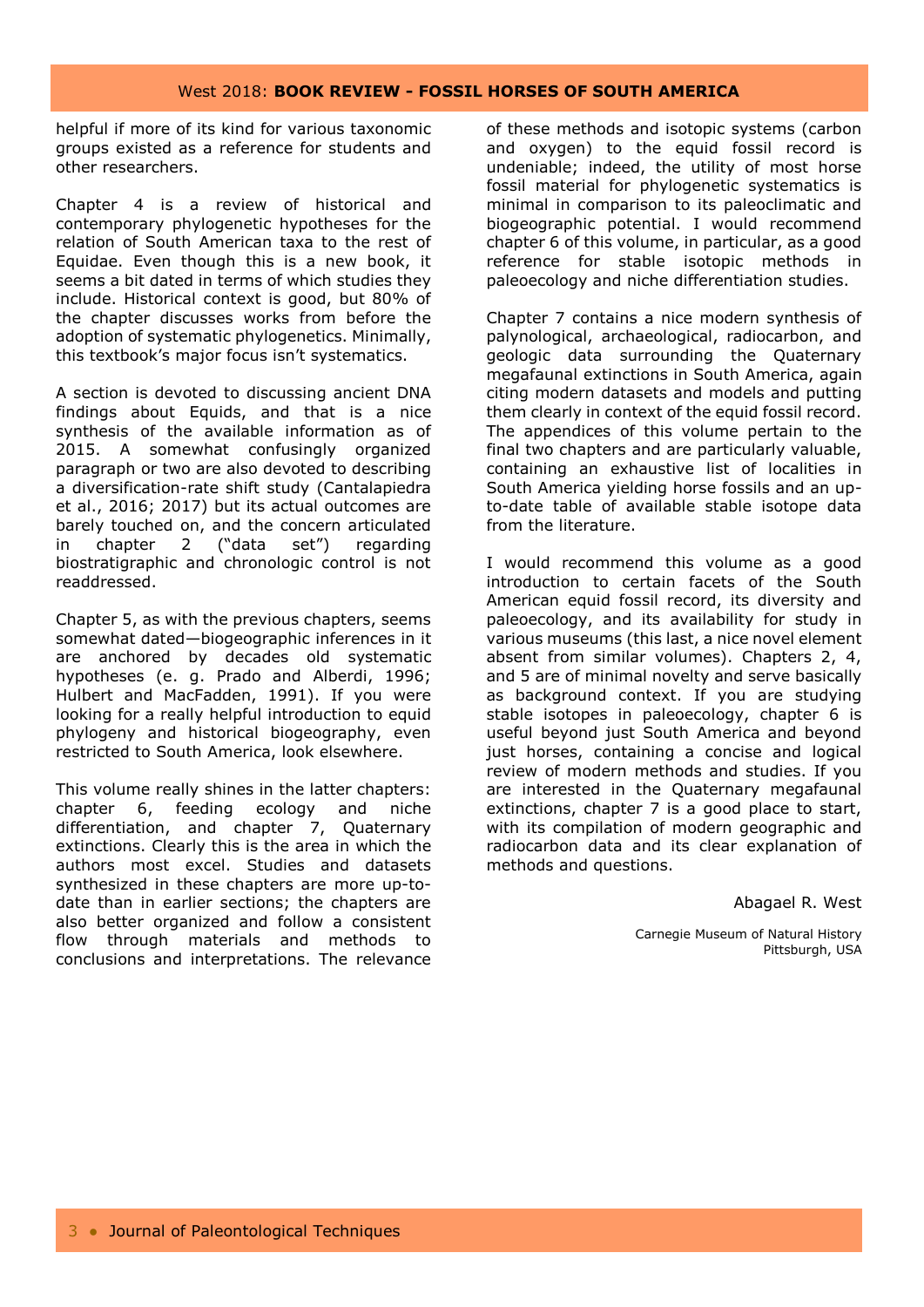## **CURATORS - BEHIND THE SCENES OF NATU-RAL HISTORY MUSEUMS**

Lance Grande. 2017. University of Chicago Press. 432 pp. Cloth. \$35.00. ISBN: 9780226192758. eBook ISBN: 9780226389431.



Courtesy of University of Chicago Press.

The profession of curator of a natural history museum has changed and adapted to the needs of society over time. Recently, however, museums and their research are becoming increasingly confronted with a growing distrust in science. In *Curators - Behind the Scenes of Natural History Museums*, Lance Grande guides the reader through the different aspects of life as a curator, based on his own story, mostly focusing on the curator as the "museum's primary scientist". The author himself is a well-recognized paleontologist, a curatorial scientist and former Senior Vice President of the Field Museum in Chicago.

The book is divided into a preface, fourteen chapters, acknowledgments, a section with notes, added commentary, references and figure credits, and an index. Small collections of pictures that illustrate the previous chapter and introduce the next, provide small breaks for the reader. Grande starts his journey at the very beginning of natural history museums, with Princess Ennigaldi of Babylonia as the initial curator in 530 BC, followed by the development of

natural history museums from cabinets of curiosities to "libraries of life". Subsequently, the reader is introduced to Lance Grande's early life and his childhood fascination for nature. As a business student the gift of a *Knightia eocaena*, a fish fossil, encouraged him to change direction and soon set him on the path to become a paleontologist and finally a curator at the Field Museum in Chicago. The author explains his experiences with, and of, curatorial colleagues such as Willy Bemis. He moreover shows the administrative and exhibition planning background to such events as the lawsuit, selling and mounting of SUE the *T. rex*. Grande brings up past and recent problems curators and natural history museums have faced, while explaining how some of them could be solved. He points out that ethically correct collections and the conservation of ecosystems should be the focus of natural history museums. Eventually, the author describes the current difficulties that challenge natural history museums, and again provides possible approaches to solve these. In order to address internal issues of ever-growing collections and the need for special storage, he suggests forming alliances between several institutions. Concerning the big external issue of distrust in science and scientific illiteracy, Grande's approach is to increase the involvement of the public, i.e. to nurture or awaken its curiosity for the natural world around us. He is hoping for "the world never [to] run out of passionately curious people with extraordinary aspirations." At the end of the book, individual parts with comments, notes, and references exist for every chapter. These are interesting stories in themselves. The chronological order of the comments and notes makes it easy to find all the information when needed.

*Curators* is an enjoyable and easy read. The passion Lance Grande has for paleontology and his job as a curator is palpable on every page. As the author points out, the book is more an emotional autobiography rather than a scientific book. Therefore, I recommend this book to every person interested in natural history, irrespective of their profession. It is a fascinating travel through time, which demonstrates the importance of respectful communication and networking within and beyond the scientific sector.

Lukardis C. M. Wencker

Dipartimento di Scienze della Terra Università degli Studi di Torino Turin, Italy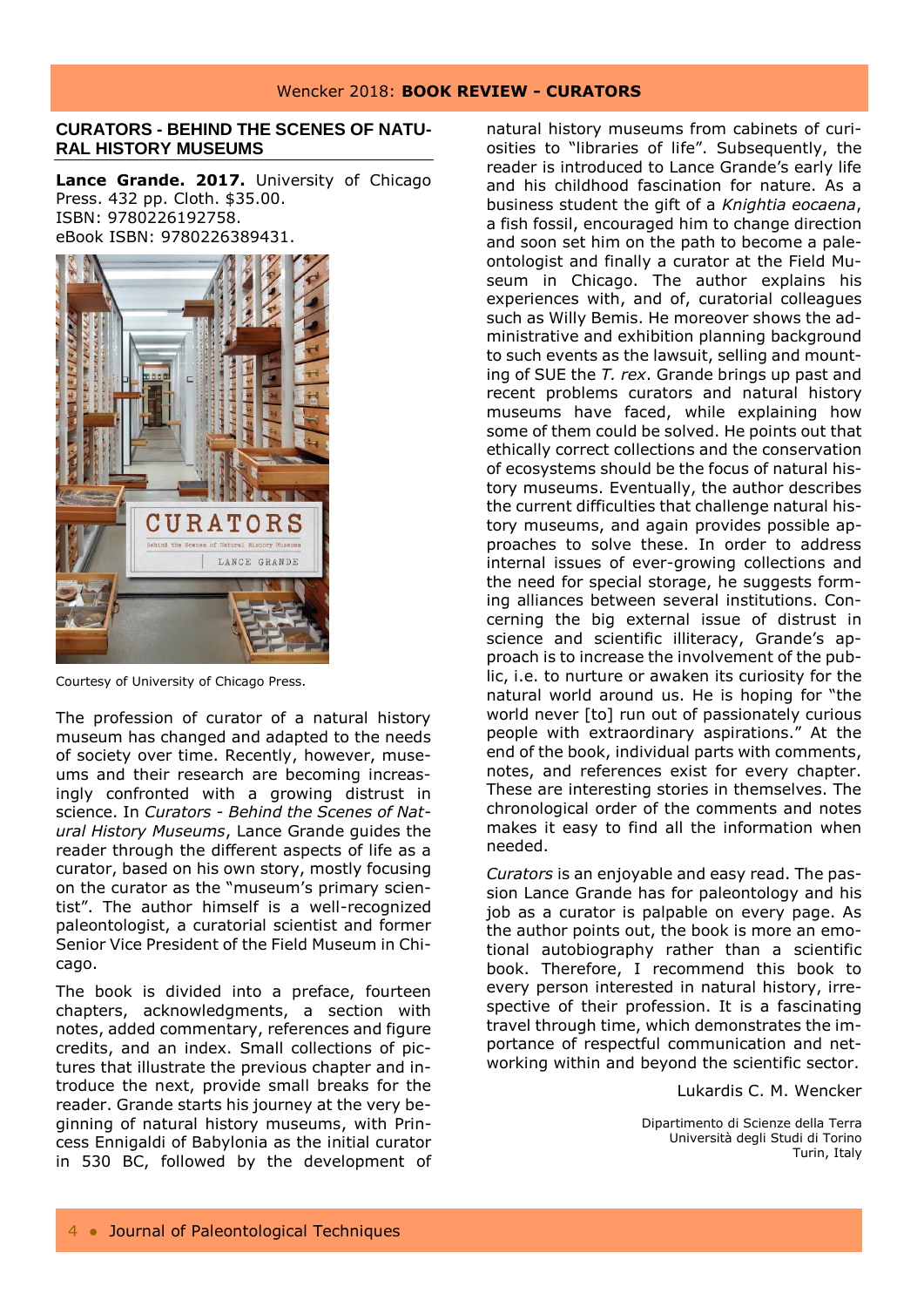## Trapman 2018: **BOOK REVIEW – FUNDAMENTALS OF INVERTEBRATE PALAEONTOLOGY**

## **FUNDAMENTALS OF INVERTEBRATE PALAE-ONTOLOGY - MACROFOSSILS**

**Sreepat Jain. 2017.** Springer. 405 pp. Hardcover. \$119.00. ISBN: 9788132236566.

eBook ISBN: 9788132236580.



Courtesy of Springer.

With "Fundamental of Invertebrate Palaeontology – Macrofossils" Jain attempts to acquaint paleontologists and paleobiologists to the morphological study of invertebrate macrofossils.

A short opening chapter refamiliarizes the reader with the concept of geological time, and briefly introduces the major clades of invertebrates discussed in the book: sponges, cephalopods, bivalves, trilobites, echinoderms, graptolites, brachiopods, gastropods, and corals. Although the introductory chapter is certainly concise, it lacks an explicit outline of the concepts of invertebrate paleontology and fails to emphasize the importance and versatility of invertebrate macrofossils.

The following chapters, concerning the invertebrate clades mentioned above, are elaborate, and richly illustrated. The temporal distribution, taxonomical affinity and evolution of the clades are discussed in each of the (sub-)chapters, providing an efficient introduction to also the less-commonly known families. It is in the description and depiction of morphology, however, where "Fundamentals of Invertebrate Palaeontology – Macrofossils" truly excels. Morphological characters are extensively described, accompanied by a diverse array of detailed illustrations. Additionally, the terminology required to understand and describe the morphology of invertebrate macrofossils is provided separately in each chapter, tailored to each of the clades.

"Fundamental of Invertebrate Palaeontology – Macrofossils" would be well suited for those aspiring to familiarize themselves with invertebrate palaeontology, and particularly students and amateurs attempting to identify and describe invertebrate macrofossils. Hence, this book by Professor Sreepat Jain would certainly serve as an excellent reference work for paleontology students or enthusiastic amateurs.

Tom Trapman

University of Utrecht Utrecht, The Netherlands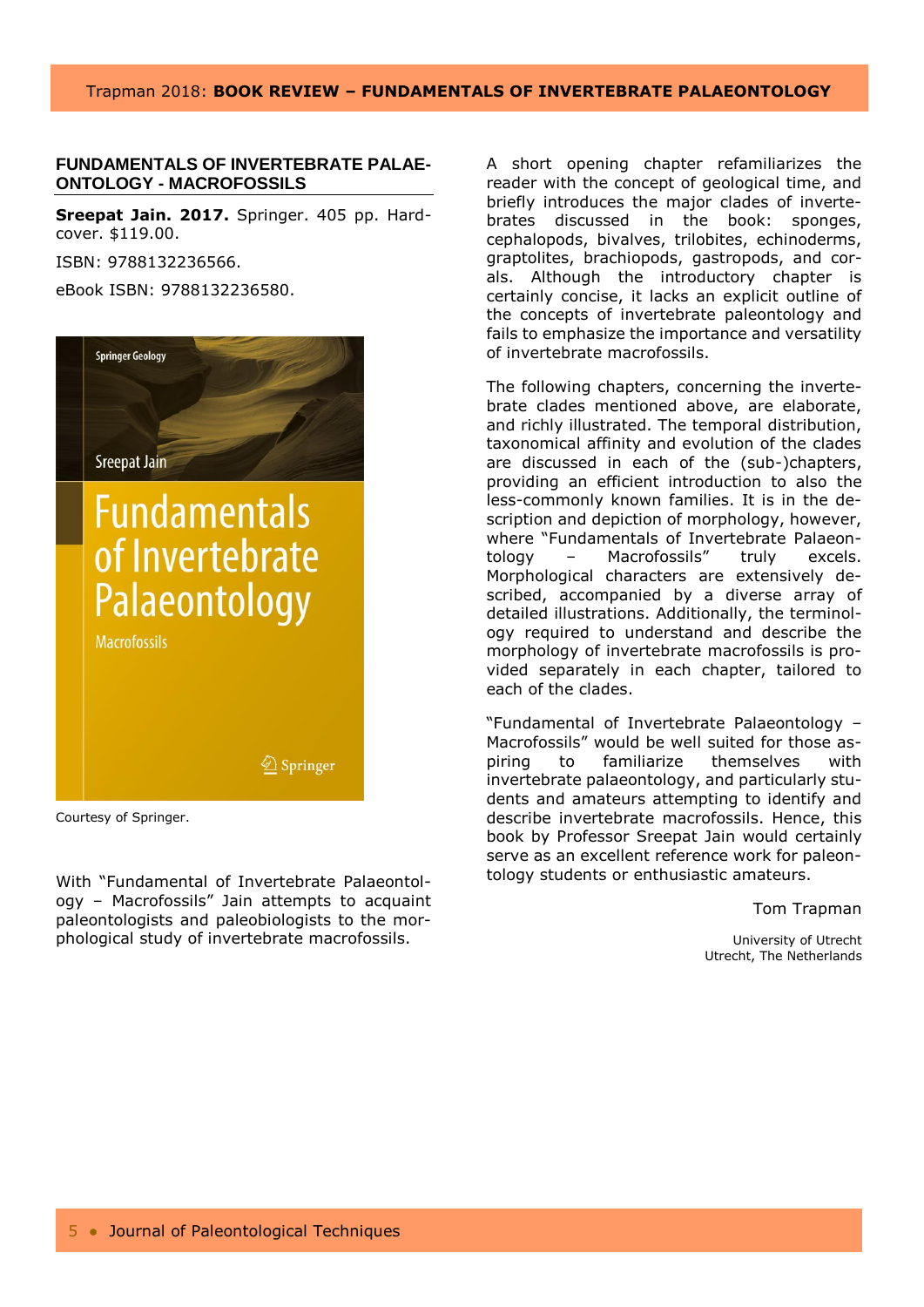## Harcourt-Smith 2018: **BOOK REVIEW – EVOLUTION'S BITE**

## **EVOLUTION'S BITE: A STORY OF TEETH, DIET, AND HUMAN ORIGINS**

Peter S. Ungar. 2017. Princeton University Press. 236 pp. Hardcover. \$27.95. ISBN: 9780691160535.



Courtesy of Princeton University Press.

If you're a vertebrate paleontologist, the chances are that you've dealt with teeth in one way or another. They're hard, preserve well, and are subsequently very common in the fossil record. They also tell you a lot about how an animal lived, from (unsurprisingly) its diet, to the habitat it lived in, to even its species' social structure. Peter Ungar's absorbing new book, *Evolution's Bite: A Story of Teeth, Diet, and Human Origins*, is a welcome journey through the evolutionary history of these remarkable structures, with a strong emphasis on their role in human origins. It's a popular science book for sure, but everyone from seasoned paleontologists to the informed layperson will enjoy it.

The first chapter focuses on how teeth work. Ungar takes a "food's eye" view, and discusses how the material properties of different types of food

require teeth with very particular anatomical configurations. He draws heavily on the paleontological record to show how mammalian teeth evolved their startlingly varied forms, detailing the importance of complexes such as the tribosphenic molar system along the way. In the process the reader is introduced to the highly detailed anatomy of teeth, with their cusps and pits and shearing crests. He details why they are formed they way they are, and how they wear down. In the wrong hands this sort of thing could be a bit dry to the non-specialist, but the author does very well in keeping one's attention with crisp prose and a light touch. I particularly enjoyed the historical parts of this chapter; Ungar does a fine job of peppering his discussion of the pioneering work of such luminaries as Marsh, Cope, and Simpson with fun anecdotes and asides. Chapter two addresses how teeth are actually used by organisms, and here Ungar focuses in on his own group of interest, primates. He provides comparative examples of the dental morphology and dietary behavior of living species, and deftly explains how, in an evolutionary context, tooth and jaw anatomy, food type, and ecology all interact with each other. As someone who works mainly on locomotion, I must admit to moments of rustiness when it comes to teeth, and I loved these first two chapters. They were a real refresher, and I actually learned something.

Chapter three introduces the hominin fossil record, Ungar's main area of taxonomic specialty. Rather than dive straight into the specifics of hominin dental form and function, he devotes this chapter to an overview of the history of paleoanthropology, with a particular emphasis on South African fossils like the Taung Child, and how they changed our understanding of human evolution. He also discusses how the blossoming field of paleoecology influenced researchers attempting to reconstruct ancient dietary behaviors. This segues into chapter four, which summarizes how the environment shaped (and shapes) human evolution, and how scientists have worked this out. It's a good review if you're in need of brushing up your knowledge of stable isotope analysis or the latest in lake core drilling in the African Rift.

Chapter five focuses on Ungar's main area of research, dental microwear analysis, and is really the heart and soul of the book. He describes the collection of microscopic pits and scratches found on teeth as "foodprints", and explains with great clarity what they can (and cannot) tell us about what an animal ate during its life. This